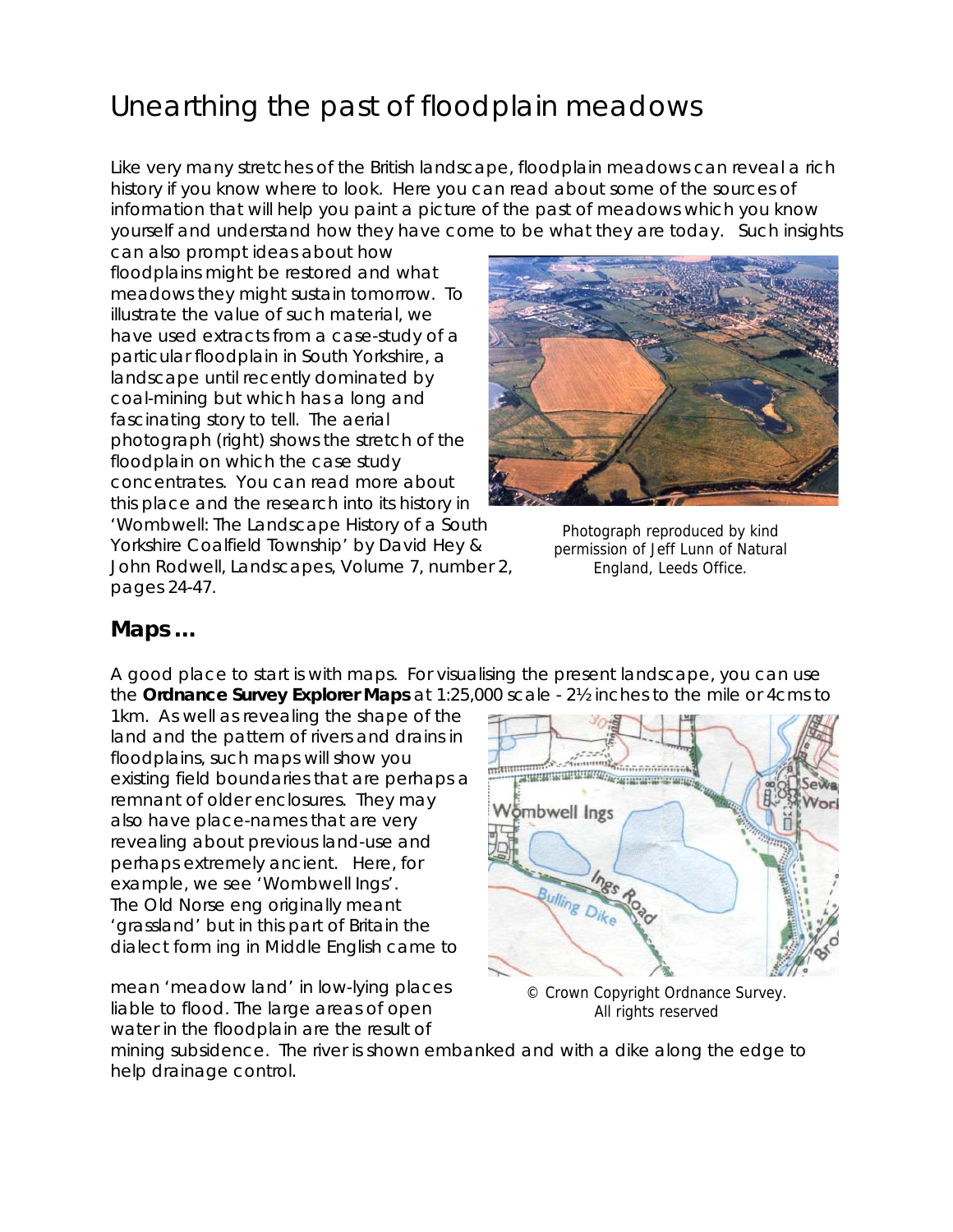For a detailed view of an older landscape , you can buy copies of **earlier Ordnance** 

**Survey maps** such as The Godfrey Edition (from [www.alangodfreymaps.co](http://www.alangodfreymaps.co.uk/).uk), or [Old Maps \(from](http://www.alangodfreymaps.co.uk/) http://www.old-maps.co.uk/maps[\), that were originall](http://www.old-maps.co.uk/maps)y at [1:2500 scale or 25 inches to the mile.](http://www.old-maps.co.uk/maps)  [Local libraries may also have copies o](http://www.old-maps.co.uk/maps) f [the first 1:10,000 or 6 inch to the m](http://www.old-maps.co.uk/maps) ile [edition of the Ordnance Survey,](http://www.old-maps.co.uk/maps)  [completed in the mid-to late 19th century](http://www.old-maps.co.uk/maps) . [Comparing maps of different dates](http://www.old-maps.co.uk/maps)  can [help you see how floodplains have](http://www.old-maps.co.uk/maps)  [changed. Here, for example, the 1956](http://www.old-maps.co.uk/maps)  [Ordnance Survey 1:10,560 map still shows](http://www.old-maps.co.uk/maps) [the flood plain of the Dover and Dearne](http://www.old-maps.co.uk/maps)  [completely enclosed in separate fields, as](http://www.old-maps.co.uk/maps) [it was a century before the map above.](http://www.old-maps.co.uk/maps) [The river was embanke](http://www.old-maps.co.uk/maps)d in 19<sup>th</sup> century but still liable to flood.



© Crown Copyright Ordnance Survey. All rights reserved

### **and other documents …**

Of course, these sources tell us nothing about how the land on floodplains was used at payments in kind by farmers to clergy by a rent charge and resulted in the earliest largelandowners and tenants for all the enclosures and an indication of whether fields were the time the maps were made. Other maps, however, are accompanied by documents which can provide various information about ownership and land-use. For example, the 1836 Tithe Commutation Act aimed to replace the outworn system of tithe scale maps for most of the parishes of England and Wales, together with lists of

You may find copies of the Tithe Awards for also be consulted at the National Archive at Kew in London. under grass or arable. In the **1839/40 Tithe Award Map** for Wombwell (extract right), we can see that, even at that time, some of the fields on the flood plain were arable (coloured brown) and, of those that were under grass (green), we do not know if this was meadow or pasture. Tithe Maps vary greatly in quality but they sometimes also show field names: here, for example, all the floodplain fields were called Ings Close. your parish in local archives but they can



Original kindly made available by Barnsley Metropolitan Borough Council.

From 1885, Annual Parish Agricultural Returns also give us an overview of the pattern of

.

farming across England and Wales on a parish scale but, during the Second World War,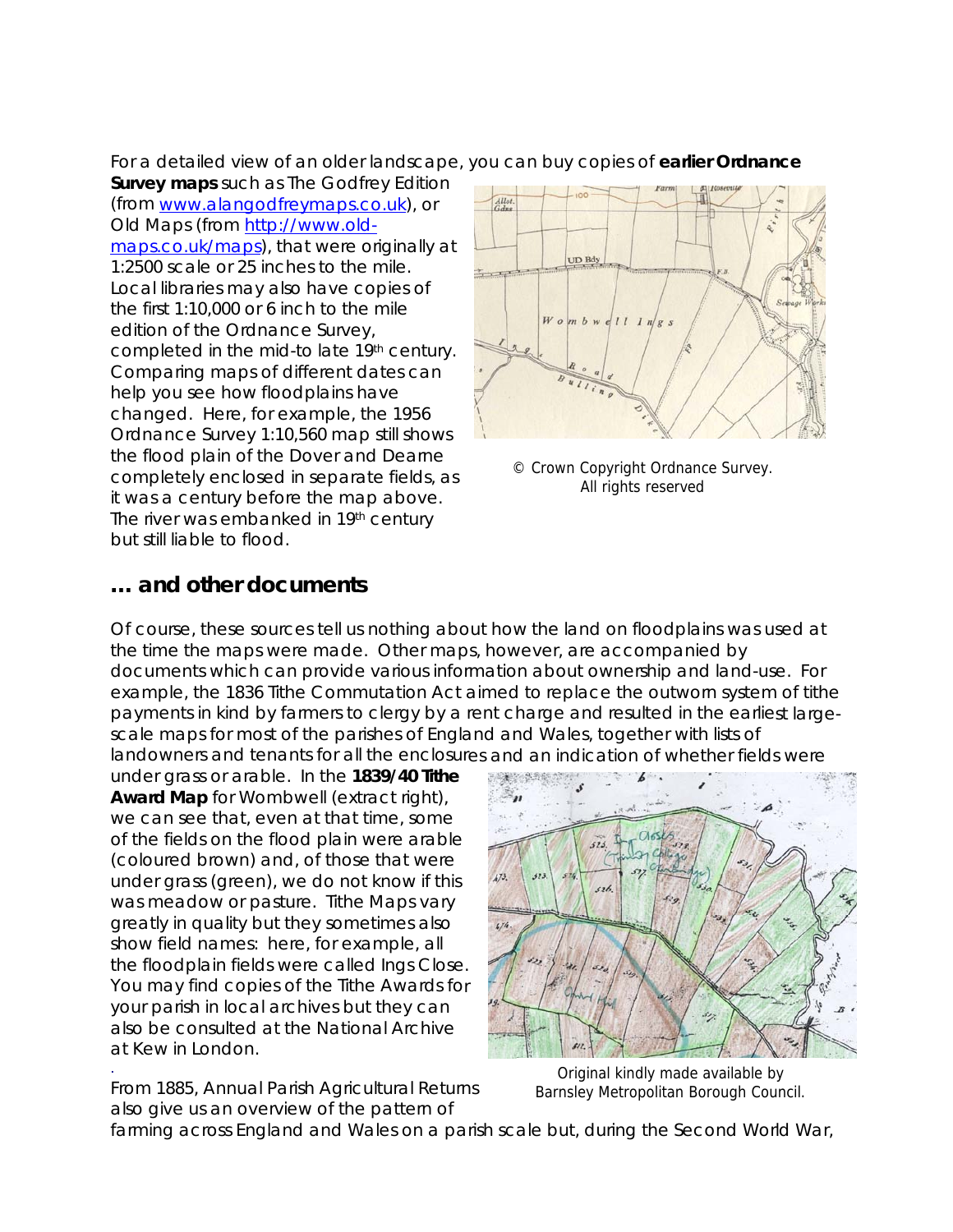the national emergency meant that much more detailed information was required. T he **MAFF National Farm Survey** which you can also find at the National Archive provides detailed maps and questionnaire responses from every farm in the country, detailing the extent of meadow and pasture, arable crops and livestock and the condition of the land. All such information helps directly and indirectly understand the dynamic of landuse on floodplains.

of this town had once been owned by Trinity College, Cambridge. A trip to the lovely Sometimes, **unexpected sources of maps and documentary information** come to light. In their study of Wombwell, Hey & Rodwell discovered that some parts of the floodplain

part an unenclosed stretch of 113 acres (46 Trinity College and the tenants on that land within the ings. The map also reveals the before it was straightened and embanked for flood control in the 19<sup>th</sup> century. Wren Library of that college revealed a very rich source of documents about the township and the use of the land. There was also a large map of the parish, drawn in 1757 with all the fields, their names and sizes recorded. Wombwell Ings was still in hectares). A more detailed map of 1772 (extract right) showed the property of at that time, maybe still unenclosed strips earlier natural course of the river Dove

#### Part of the Trinity College archives consisted

 For some grounds called Wombwell Ings, above 120 acres, usually mowed, they formerly paid me no more at the rate of 6 pence in the pound … Moreover, several acres of the said Ings are being converted to pasture for which I shall receive only 2 pence in the pound. My predecessors always had the same complaint. **Letter from Rev Randolph Marriot 7 January 1767 to the Master & Fellows of Trinity College, Cambridge.** 



Section of map reproduced by kind permission of the Master and Fellows of Trinity College Cambridge.

of **letters** from the vicar of Wombwell in the 1760s to the Master & Fellows of the saying that he has been often 'amused College. These are often concerned with complaints by the priest that the tenants farming the land are not paying him their tithes for the hay they cut, or are avoiding the hay tithe by converting their land to pasture or arable. In 1768, the Rev Marriot brought a court case to recoup what he considered his dues,

by promises' from the parishioners of Wombwell. A marginal note by the lawyer records that 'Wombwell Ings containing 143 acres have always been considered as liable to pay tithe in hand of hay'. All this evidence shows us that there had been a continuing tradition of using the floodplain as hay meadow.